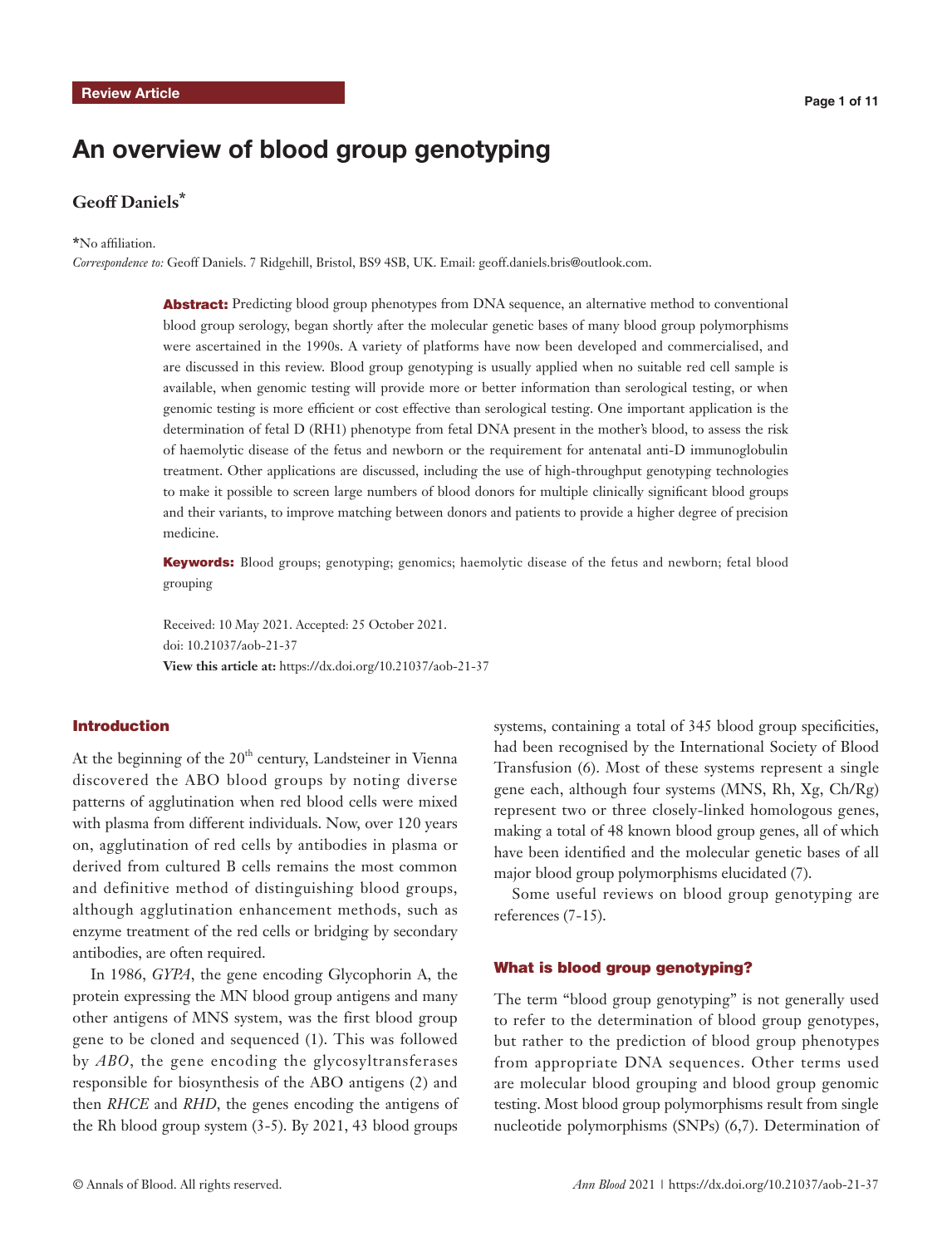the nucleotides in homozygous or heterozygous state, at the position of the SNP, will often predict the phenotype with a high degree of accuracy (usually 99%).

Why perform blood grouping by genotyping when there are serological methods available? There are three main reasons: when we need to know a blood group phenotype, but do not have a suitable red cell sample; when genomic testing will provide more or better information than serological testing; and when genomic testing is more efficient or more cost effective than serological testing.

One question often asked is how accurate is genotyping? The more appropriate question, however, is how accurately does genotyping predict a serological phenotype? Of course, this depends on the genotyping platform used and the level of accuracy required. In some cases, inaccurate results compared with phenotyping might occur when gene sequence changes separate from the SNP being tested affect antigen expression. For example, in the Kidd system, the antithetical antigens J $k^a$  (JK1) and J $k^b$  (JK2) result from c.838G>A in *SLC14A1*. Determination of the genotype at that position will predict  $Jk^2/Jk^b$  phenotype with a high level of accuracy, but undetected inactivating mutations in *SLC14A1* would give rise to false predictions, since the protein predicted to express  $Jk^a$  or  $Jk^b$  would not be present in the red cell. These mutations are rare in most populations and design of blood group genotyping platforms must take into account the population to be tested. For example, a rare splice site mutation (IVS5–1) in *SLC14A1* that prevents Jk<sup>b</sup> expression is relatively common in Polynesians, with frequencies between 0.3% and 1.4% (16-18).

On the other hand, genotyping may predict the presence of an antigen that is expressed too weakly to be detected by serological methods with the reagents available, yet may still be of potential clinical importance. In this case, genotyping may be considered more accurate than serological typing. For example, the very weak  $\text{Fy}^b$  (FY2) antigen referred to as Fy<sup>x</sup> is often not detected by serological tests, but is revealed by molecular testing (19).

Although most genotyping tests involve detecting variation in the genes encoding the antigen (e.g., Rh, Kell, Duffy, and Kidd systems), others involve detecting variation in genes encoding glycosyltransferases responsible for the biosynthesis of carbohydrate antigens [e.g., ABO (20)] or of regulator sequences controlling gene expression [e.g., P1 (21)].

On rare occasions mutations in genes other than the blood group gene may affect antigen expression. For example, homozygous inactivating mutations in *RHAG* results in Rh<sub>null</sub> phenotype, mutations in XK affects expression of Kell-system antigens, and various mutations in the erythroid transcription factor gene *KLF1* affects expression of Lutheran and other blood group antigens (7). These mutations are likely to give rise to false results with all but the most sophisticated of blood group genotyping platforms.

The term "blood group genotyping" also covers genomic testing for human platelet antigens (HPA) (22) [\(https://www.](https://www.versiti.org/hpa) [versiti.org/hpa](https://www.versiti.org/hpa)) and human neutrophil antigens (HNA) (23).

### Applications of blood group genotyping

Blood group genotyping has a large variety of applications in transfusion medicine, obstetrics, and transplantation medicine. Some of those applications are summarised below and listed in *Table 1*.

Genotyping is used to determine blood groups extended beyond ABO and D on recently transfused patients, where it is not possible to do the testing serologically because of the presence of transfused red cells. These are usually transfusion-dependent haemoglobinopathy patients. Although these patients should receive full serological testing before commencement of the transfusion programme, this does not always occur. Knowledge of the patients' extended blood groups means that matched blood can be provided in an attempt to prevent them from making multiple antibodies (24).

Genomic testing can be used for determining blood group phenotypes on red cells that have been coated with immunoglobulin *in vivo* and give a positive direct antiglobulin test (DAT), making serological testing difficult. This is particularly useful in helping to identify underlying alloantibodies in patients with autoimmune haemolytic anaemia.

Serological testing may be compromised in patients undergoing treatment with therapeutic monoclonal antibodies, especially anti-CD38 (daratumumab) and anti-CD47, which bind red cells (25-27). Consequently, genotyping is useful for blood grouping these patients.

Genomic methods can be used for defining the numerous variants of D, so-called weak D and partial D, to assist in making decisions about how to transfuse these patients, ensuring that those capable of making anti-D receive D– blood, but without wasting valuable D– donor blood on those patients unlikely to make anti-D (28). Genomic D-variant testing can reduce the unnecessary treatment with anti-D immunoglobulin of pregnant women with a D-variant red cell phenotype, but who are very unlikely to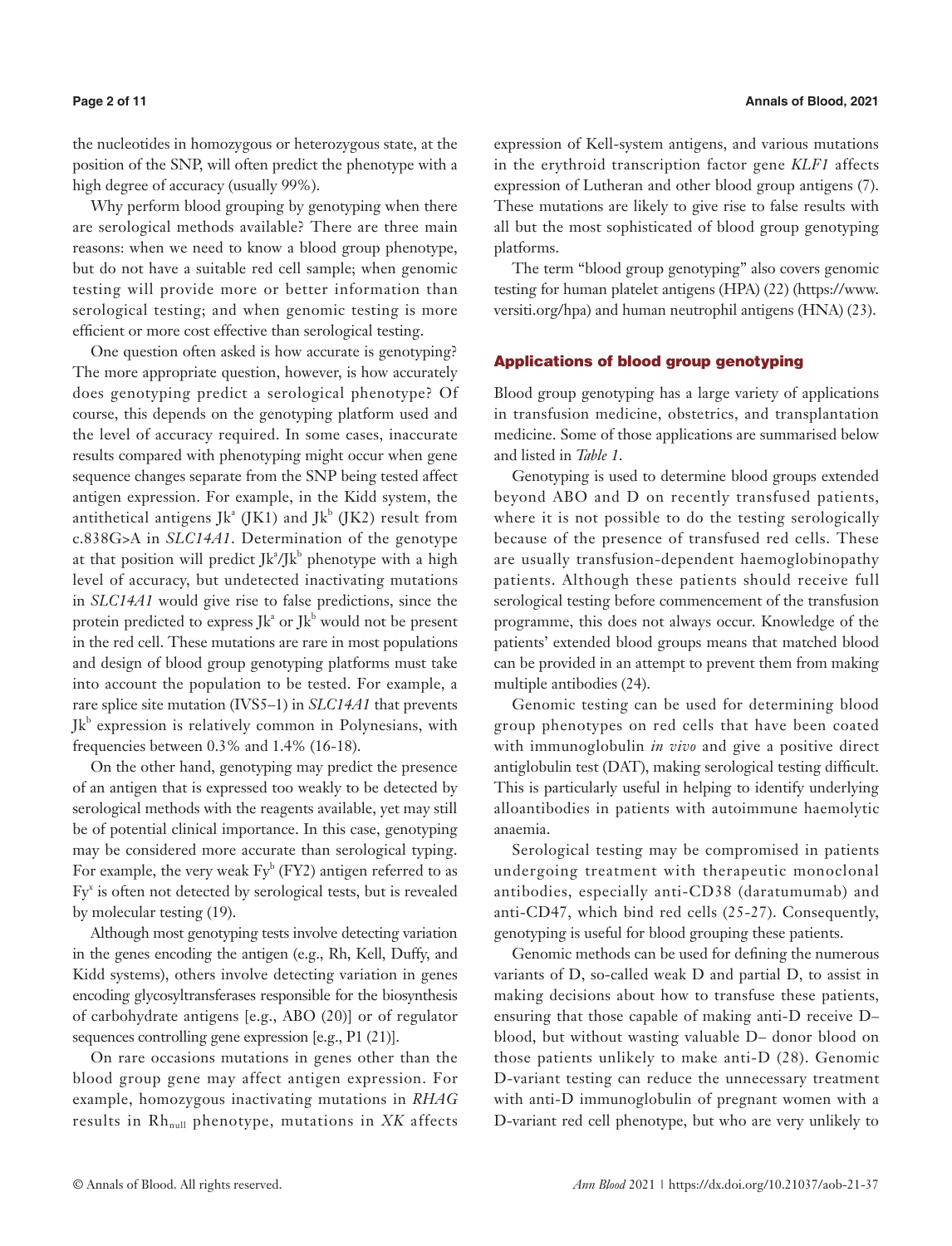| Table 1 Some applications of blood group genotyping                                           |
|-----------------------------------------------------------------------------------------------|
| Blood group testing on patients who have recently been transfused                             |
| Blood group testing of patients whose red cells are coated with immunoglobulin in vivo (DAT+) |
| Blood group testing of patients being treated with therapeutic monoclonal antibodies.         |
| Determination of D (RH1) variants in patients                                                 |
| Determination of RhCE variants in patients                                                    |
| Screening apparent D- donors for weak expression of D                                         |
| Testing patients for multiple clinically significant blood groups and their variants          |
| Blood grouping when serological reagents are rare or unreliable                               |
| Preimplantation genetic diagnosis for avoidance of HDFN                                       |
| Assistance with identification of blood group antibodies in the reference laboratory          |
| Screening donors for multiple clinically significant blood groups and their variants          |
| Determination of RHD zygosity                                                                 |
| ABO typing from buccal swabs in transplantation registries                                    |
| $A_1/A_2$ typing in solid organ donors                                                        |
| Determination of fetal blood group to assess risk of HDFN                                     |
| Determination of fetal blood group to assess requirement for anti-D immunoglobulin            |

make anti-D following a D+ pregnancy (28). Genotyping is also valuable for defining RhCE variants. Such variants are relatively common in people of African origin and their identification can help in finding suitable donors for sickle cell disease patients to reduce antibody production (29).

Another application is screening apparent D– donors for the presence *RHD*, in order to confirm that they do not have a weak form of D, such as the extremely weak DEL antigen, which goes undetected in standard serological tests, yet might still be able to immunise a D– patient or boost a pre-existing weak anti-D (28,30). Routine genomic screening of all serologically D– donors is provided by some blood services (31-33).

Preimplantation genetic diagnosis can be used for avoidance of HDFN when a blood group antibody, which has already caused severe or fatal HDFN, is present in a woman whose partner is heterozygous for the allele encoding the culprit antigen. Following *in vitro* fertilisation, single blastomeres from cleavage-stage embryos can be genotyped and only those that are predicted to be antigen negative would be implanted (34,35). This technology has only rarely been applied.

The most common genetic background to the D– phenotype is homozygosity for a deletion of *RHD* (7).

Genomic methods can be used for determining whether a D+ person has one or two copies of *RHD* (i.e., hemizygous or homozygous), which cannot be done with any accuracy by serological methods. Zygosity testing may be achieved either by detecting a hybrid of the two *Rhesus boxes* that flank *RHD* and is only present when *RHD* is deleted (36) or by quantitative methods that distinguish one or two copies of *RHD* (37-39). Zygosity testing is potentially useful for testing fathers of fetuses at risk from HDFN because the mother has anti-D: if the father is homozygous for *RHD*, then the fetus must be D+ and there is no need for fetal testing. When non-invasive fetal testing is available, this test is seldom necessary.

Genotyping can replace serological tests that are unreliable or when suitable antisera are unavailable: for example,  $Do^a$  (DO1) and  $Do^b$  (DO2) antibodies are rare and unreliable;  $Fy^b$  (FY2) testing, as the presence of a weak  $Fy<sup>b</sup>$  antigen ( $Fy<sup>x</sup>$  phenotype) may not be detected by some antibodies; and Js<sup>ª</sup> (KEL6) testing of donors for patients with anti-Js<sup>a</sup>, as anti-Js<sup>a</sup> reagents are generally not available.

Genomic methods are extremely useful in the serological reference laboratory in helping to solve difficult problems. In the identification of unusual antibodies, exome sequencing (by next-generation sequencing) for all known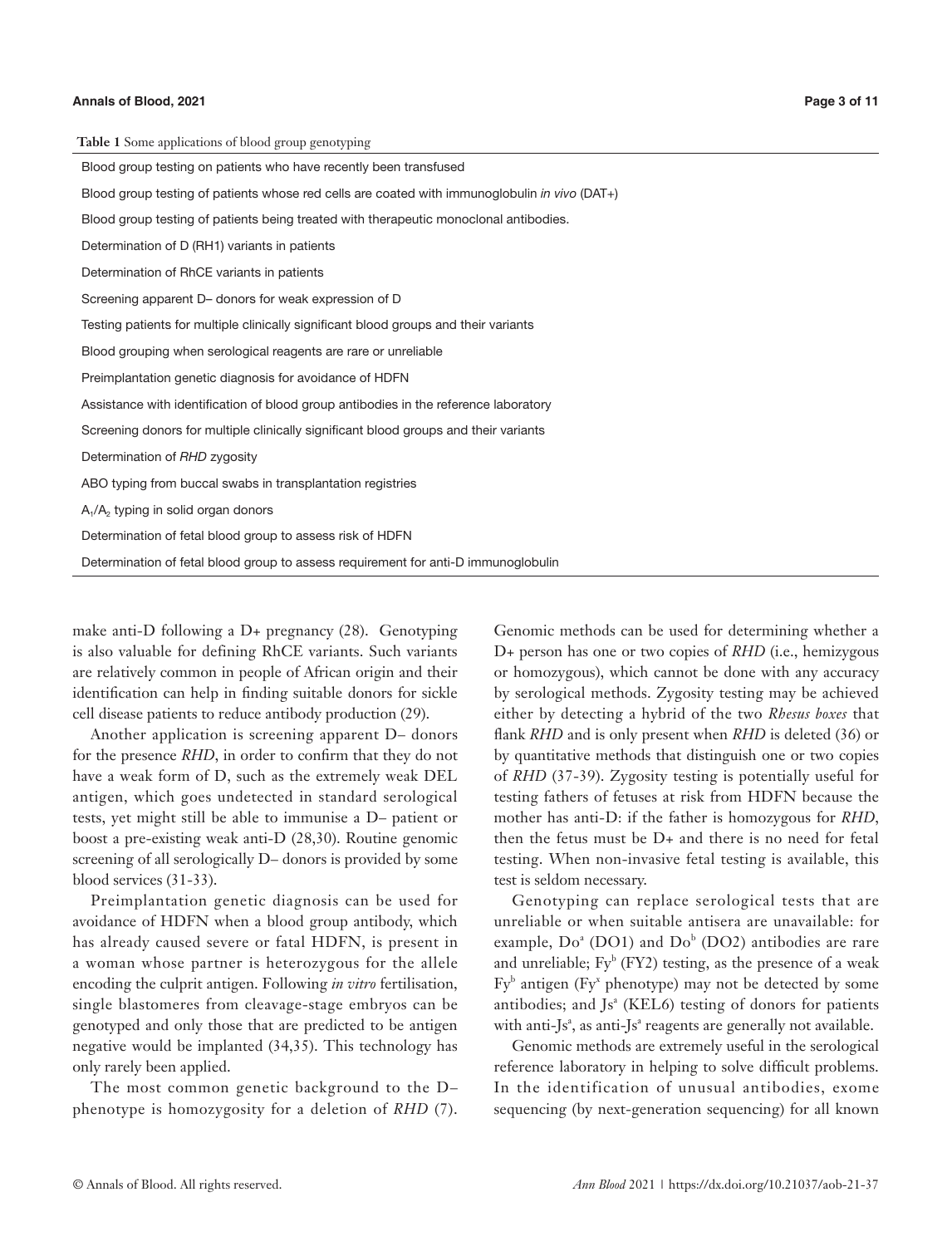blood group genes will reveal unusual genotypes of the maker of an antibody that will give valuable clues to the antibody specificity.

In many blood services the majority of blood donors are only tested for ABO and D, with a small proportion screened for multiple clinically-significant blood groups. Automated serological testing for this extended blood grouping is commonly being replaced by DNA testing. The advantages of genomic testing over serology are that it is more suited to high-throughput automated testing, more accurate, and identifies some phenotypes that cannot be tested for by serology. Extended blood group testing is essential for finding matched blood for patients requiring chronic transfusion support to prevent them from making multiple antibodies, or to find compatible blood for patients who already have blood group antibodies (40-44). Extended blood grouping of donors generally requires testing for M/ N S/s U U<sup>var</sup>, Rh C/c E/e hr<sup>s</sup> hr<sup>b</sup> and other Rh variants, K/k,  $Fy^2/Fy^b$  and GATA mutation, and Jk<sup>a</sup>/Jk<sup>b</sup>. In addition, tests for antigens of the Kell  $(Kp^2/Kp^b, Js^2/Js^b)$  and Dombrock  $(Do^a/Do^b, Hy, Jo^a)$  systems, plus  $Lu^a/Lu^b$ ,  $Di^a/Di^b$ ,  $Yt^a/Yt^b$ , Sc1/Sc2, and  $Co^2/Co^b$ , may be included.

The diversity within the Rh system in people of African origin may contribute to the high number of Rh antibodies in patients with sickle cell disease, which often makes the provision of compatible blood extremely difficult. For example, 6% of D+ and 21% C+ African Americans have partial D and partial C, respectively, and may make anti-D or anti-C following transfusion (42). Screening donors for Rh variant phenotypes is important for the provision of this rare blood and can only be achieved by genomic testing (41,43).

Antibodies to HPA may be involved in platelet refractoriness leading to failure of platelet transfusions, thrombocytopenia, and bleeding. Genotyping is the usual method for determining HPA phenotype and many platforms that test for multiple blood groups also include HPA testing (HPA1 to HPA9, plus HPA11 and HPA15) (9,44-50).

Antibodies to the five systems of HNA have been implicated in transfusion-related acute lung injury (TRALI), alloimmune and autoimmune neutropenia, and refractoriness to granulocyte transfusions (23). Immunological testing for HNAs has now mostly been replaced by molecular testing (apart from HNA-2, owing to a gene expression defect) (15).

In transplantation medicine, ABO genotyping may be used by transplant registries, which often collect buccal swabs, but not red cells. In addition, ABO genotyping may be used for confirming  $A_2$  phenotype of solid organ donors, since  $A_2$ , but not  $A_1$ , organs are often considered suitable for group B patients (9).

Another important application of blood group genomics, predicting the blood group phenotype of a fetus, will be discussed below.

#### Technology involved in blood group genotyping

In addition to the cloning and sequencing of blood group genes and the identification of the nucleotide changes responsible for blood group polymorphisms, the technology that made blood group genotyping feasible in non-specialist molecular genetics laboratories was the polymerase chain reaction (PCR). This made it possible to analyse the DNA sequence of a small region of a blood group gene, from a small quantity of total genomic DNA.

When it was discovered that the D– phenotype in Caucasians nearly always results from a total deletion of *RHD*, it was readily apparent that D phenotype could be predicted simply by determining whether *RHD* was present (51). This is done by PCR amplification of one or more regions of *RHD*, with primers designed so that they only amplify *RHD* and not the homologous *RHCE*. Inactive *RHD* and *RHD-RHCE-RHD* hybrid genes, which, despite containing *RHD* sequences, produce no RhD antigen, complicate the methodology, but can be accommodated by the careful selection of PCR primers (52,53).

Most other blood group polymorphisms are encoded by SNPs (6,7). A variety of methods has been employed for distinguishing allelic single nucleotide alternatives in PCR products. Traditional methods involve PCR amplification of the region containing the SNP, followed by digestion of the PCR product with restriction enzymes, or by carrying out PCR in which one of the primers is designed to initiate amplification from only one of the alleles (54). Several commercial kits became available for this sort of testing (47). These methods are not generally high-throughput and often require gel electrophoresis, which increases contamination risks. Another traditional method is to carry out a PCR of the region containing the polymorphism, then sequencing the products by automated Sanger sequencing. Direct sequencing is low throughput and expensive, though it does give additional information about nucleotides around the SNP that might affect antigen expression.

Allelic discrimination by quantitative PCR with Taqman technology is generally read on a real-time PCR machine. For each polymorphism a pair of fluorescent probes is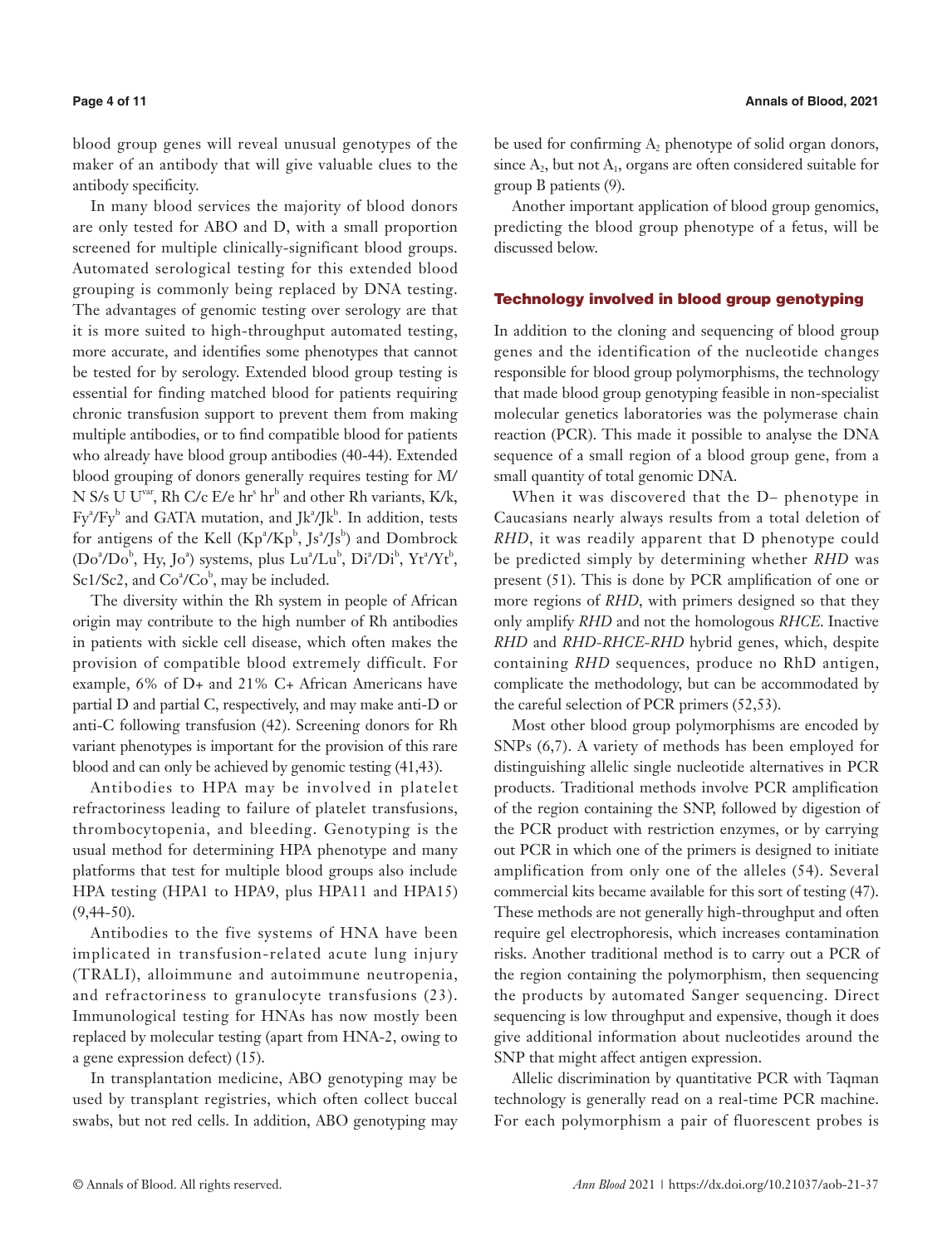### **Annals of Blood, 2021 Page 5 of 11**

employed, each specific for each of a pair of alleles and each carrying a different reporter dye. These probes anneal to DNA of the appropriate sequence and are only released during amplification. Only then can they fluoresce under a laser. Relative quantities of PCR product for each allele can then be compared by computer (55). The multiplex reactions can be analysed on plates that contain 3072 holes (56) and this technology is readily adaptable for automated testing. In the multiplex ligation-dependent probe amplification assay, ligation of contiguous probes is allelespecific. Only ligated probes are amplified and fluorescently labelled, and, therefore, detected in a genetic analyser (57).

DNA arrays are chips or beads that have many short DNA sequences attached (45,58,59). Multiplex PCR amplifications carried out on the DNA of the subject provide fluorescent amplification products of all regions containing the polymorphisms to be tested. The amplification products are then incubated with a microarray or with microbeads of a variety of colours coated with oligonucleotides representing complementary sequences of all the polymorphisms to be tested. After scanning of the array for fluorescence by a laser scanner, or passing the beads through a laser, the results are analysed by a computer. Several commercial applications for blood group genotyping involving variations of this technology have been developed (47). Since the application of next generation sequencing (see below), array analysis has become more sophisticated. Application of DNA microarrays that were used in a transfusion medicine genome-wide association study has enabled the development of a highthroughput universal blood donor genotyping platform capable of simultaneously typing all clinically relevant blood group antigens and their variants, plus platelet, granulocyte, and leukocyte (HLA) antigens (44,50).

Matrix-assisted laser desorption/ionisation time-offlight mass spectrometry (MALDI-TOF MS) has also been adapted for blood group genotyping (46). Biomolecules are ionised by a nanosecond laser pulse and the ions are accelerated in an electric field along a flight tube. Molecules are separated according to their mass:charge ratio and reach a detector at different times. DNA fragments differing by only a single nucleotide can be differentiated by their time of flight, distinguishing alleles.

Next-generation sequencing, also called massively parallel sequencing or, for long reads, third generation sequencing, is an extremely powerful technology designed originally for sequencing the whole genome. Next generation sequencing provides the capacity for rapid sequencing of the whole genome or whole exome, but also

to sequence limited regions of the genome of many different individuals in one run, a potential for testing all required blood groups of numerous donors. Millions of sequencing reads can be obtained in a single run and are interpreted by high-volume informatics (60). Targeted enrichment, in which selected regions are enriched in a DNA library, permits analysis of all red cell blood group polymorphisms and the identification of variant genotypes, including those responsible for null phenotypes, plus all platelet antigens, by comparing sequences with those of reference sequences (9,13,41,49,61-63). Next generation sequencing technology, however, has been considered excessively expensive for extended blood grouping on large numbers of blood donors compared with microarray technology (44).

#### Fetal blood group genotyping

Despite widespread anti-D immunoglobulin prophylaxis programmes, some D– women still make anti-D. It is valuable to know the D type of the fetus of a woman with anti-D for appropriate management of the pregnancy: if the fetus is D+ it is at risk of HDFN and the pregnancy should be managed accordingly; if it is D– it is not at risk and there is no need for any intervention (10). In many countries, fetal *RHD* genotyping is now considered the standard of care for pregnancies at risk from HDFN. In the USA this application has been hampered by patent and licensing issues (9).

Initially, fetal DNA for *RHD* testing, first reported in 1993 (64), was obtained by amniocentesis or chorionic villus sampling. Both interventions are invasive and can lead to miscarriage or fetal haemorrhage with consequent boosting of anti-D. In 1997, discovery that cell-free fetal DNA is present in the plasma of pregnant women provided a noninvasive source of fetal DNA (65). At 10 to 20 weeks of gestation, a mean of around 10 to 14% of cell-free DNA in maternal plasma is of fetal origin (the fetal fraction), but the range is large, with some pregnant women having a fetal fraction of <1.5%. After 21 weeks the proportion of fetal DNA increases by about 1% per week (66,67). Fetal DNA cannot be isolated from the maternal DNA, but since the mother must be D–, as the reason for testing is that she has made anti-D, she will usually have no *RHD*. Therefore, if *RHD* is detected it must be of fetal origin and the fetus must be D+, whereas if no *RHD* is detected the fetus must be D–. Most methods for fetal *RHD* detection involve testing for two or more regions of *RHD* to avoid false positive results arising from variant *RHD* genes that produce no D antigen.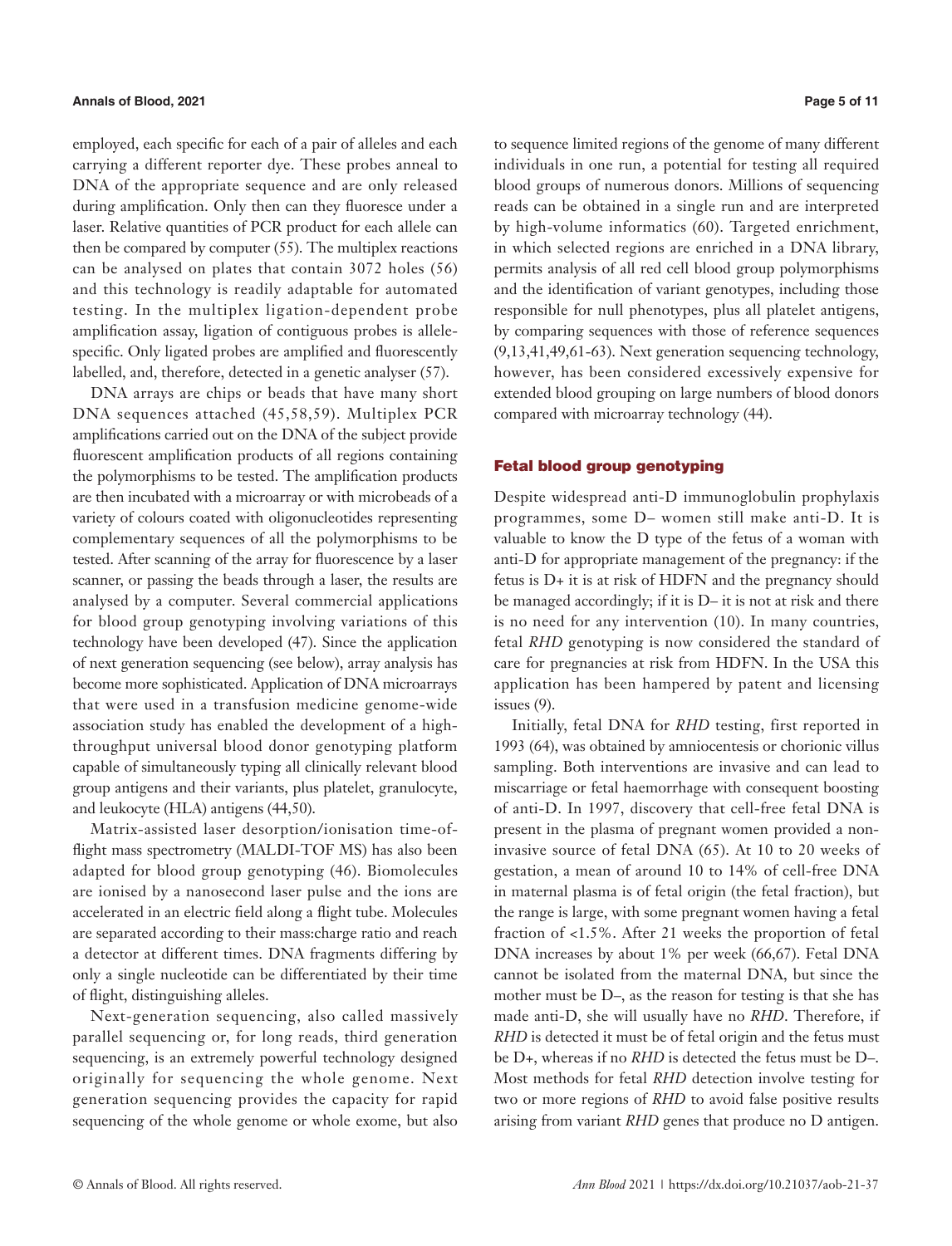The usual technology employed is real-time quantitative PCR (QPCR) with Taqman chemistry, which measures the quantity of amplified product at every cycle (68). The quantitative aspect of this technology ensures that only fetal DNA is being amplified, not the much larger quantity of maternal DNA. It is possible to include various fetal markers to control for the presence of sufficient fetal DNA and successful amplification when the fetus is D–, but none is entirely satisfactory or cost-effective so, considering the very high level of specificity demonstrated across several studies, internal positive controls are not generally used routinely (10,11,69).

Fetal testing on fetal DNA from maternal plasma in alloimmunised pregnant women is also often provided for C (RH2), E (RH3), and c (RH4) by testing *RHCE*, and for K (KEL1) by testing for a SNP on *KEL*. Antibodies to these antigens can cause severe HDFN, particularly anti-c and anti-K. Tests are generally carried out by QPCR with an allele-specific primer or probe (70). Most studies from various laboratories report 100% accuracy for C, E, and c, but a few errors for K, which has proved more challenging (11,70).

To prevent D immunisation during pregnancy, it is common practice for all D– pregnant women to be offered anti-D immunoglobulin prophylaxis at about 28 weeks of pregnancy. This is in addition to that given after delivery of a D+ baby. Without fetal testing, this antenatal treatment must be offered to all D– pregnant women, yet in a Caucasian population up to 40% of these D– pregnant women will have a D– fetus and receive the treatment unnecessarily. [In African populations the frequency of D– is substantially lower and in East Asians D– is rare (7)]. In several European countries, including Denmark, the Netherlands, Sweden, England, France, and Norway, routine non-invasive genomic D testing on fetal DNA obtained from the maternal plasma is being offered to all D– pregnant women (11,71-75). This testing has a very high level of sensitivity and specificity from 11 weeks gestation and eliminates unnecessary treatment of pregnant women with anti-D immunoglobulin and the associated inconvenience, discomfort, and perceived risks of infection by unrecognised viruses or prions. Fetal *RHD* screening is cost effective, with the expense of the test offset in several ways: by savings in the cost of antenatal anti-D immunoglobulin given at 28 weeks gestation and following potential sensitising events; by a decrease in fetal haemorrhage testing; by maximising hospital bed capacity by enabling midwives to give anti-D immunoglobulin immediately after the delivery of a D+ baby without having to wait for laboratory results; and, in some countries, by discontinuation of cord blood typing (11,74). In addition to these benefits, there is a worldwide shortage of anti-D immunoglobulin, which is produced in volunteers who have been immunised with blood products, so there are ethical issues around wastage of this valuable gift (76,77).

Although QPCR remains the method of choice for routine fetal blood group testing, some proof of principle studies with targeted next generation sequencing have demonstrated that this technology may be applied in the future (78-80). Advantages of next generation sequencing for fetal testing are that it can determine fetal fraction and that analysis of multiple fetal sequences eliminates concerns about absence of positive controls (80).

Fetal and neonatal alloimmune thrombocytopenia (FNAIT) results from maternal platelet antibodies, usually anti-HPA1a, crossing the placenta and destroying antigenpositive fetal platelets. At its most severe, FNAIT causes intra-cranial haemorrhage, frequently leading to fetal or neonatal brain damage and death (81). Tests involving QPCR, high-resolution melting analysis, or next generation sequencing have been developed for determining fetal HPA1a type from cell-free fetal DNA obtained from the plasma of pregnant women with anti-HPA1a (14,82,83).

#### External quality assurance (EQA)

When blood group genotyping is being used for clinical purposes, it is important that it is properly regulated. This regulation should include participation in an EQA programme. Initially the International Society for Blood Transfusion (ISBT) provided a series of four workshops (2004–2010) that functioned as EQA exercises and included DNA samples for multiple blood group typing plus two samples from pregnant women for fetal D typing  $(84-87)$ . An EQA scheme was also provided by INSTAND in Germany (88). UK NEQAS launched a pilot genotyping EQA scheme comprising four exercises per year in 2016/17 with the aim of becoming a full UK NEQAS EQA Scheme in 2020/21 (89). These exercises have revealed a high level of accuracy achieved with a variety of different platforms, but an unacceptable diversity of blood group genotype and phenotype nomenclature.

Four workshops comprising about 28 laboratories have been organised in Denmark since 2016. Each participant tested two blood samples from pregnant women, one with a D+ fetus and one with a D– fetus: no false-negative or false-positive results were reported (90). All participating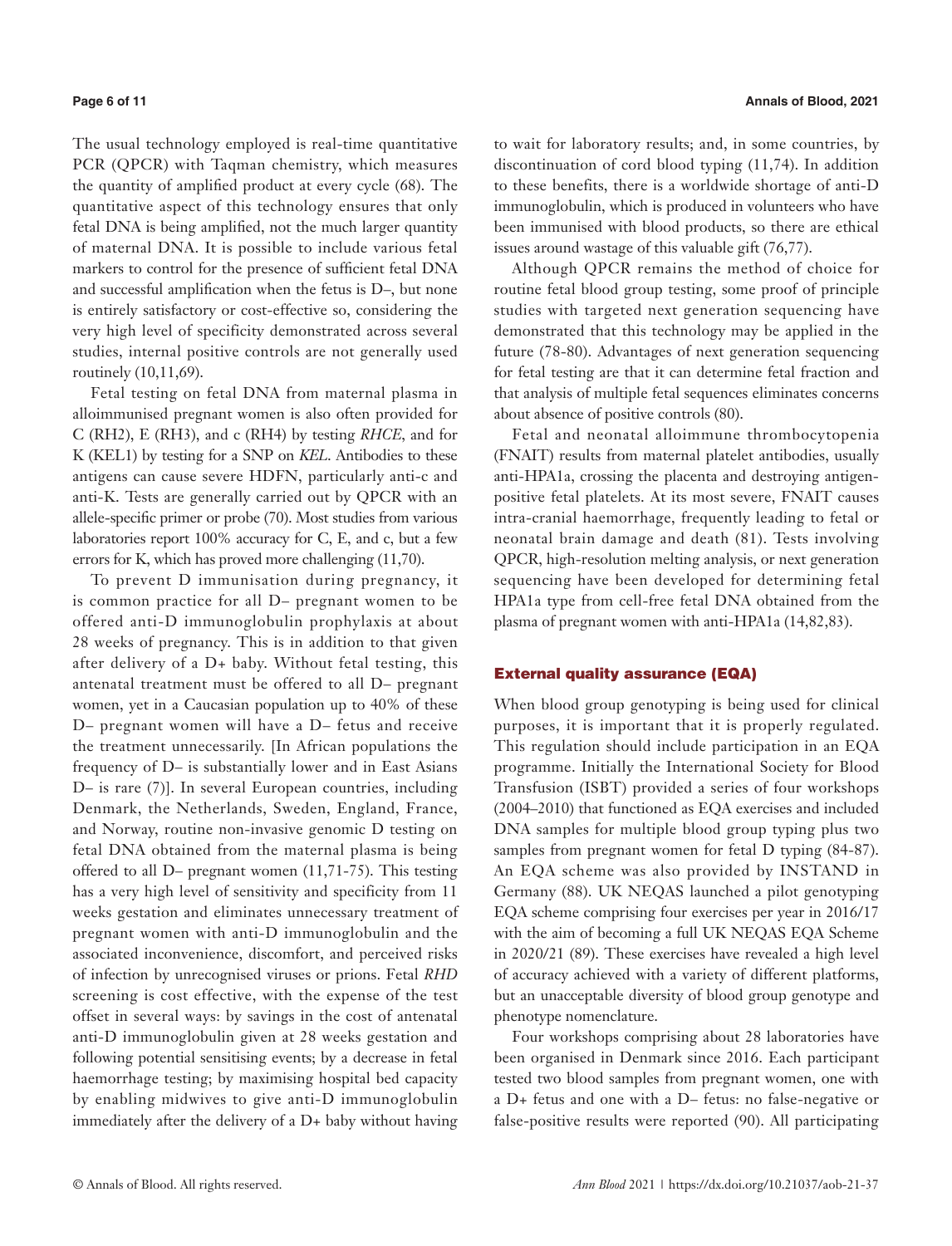laboratories used QPCR. These workshops will continue as an annual event and will be organised by DEKS EQA (https://deks.dk).

#### What about the future of blood grouping?

A question commonly asked is will genotyping replace serological testing for blood grouping? For routine donor and pre-transfusion ABO testing I think that the answer is no, at least in the foreseeable future. The reason for this is that ABO testing is relatively simple to perform serologically and is exceptionally reliable, whereas ABO is highly complex genetically. And for ABO testing, there is no margin for error. For pre-transfusion D testing the same reasoning probably applies and it may be a long time before serological D testing will be replaced by genotyping. It is likely that all other blood group antigen typing will soon be performed by genotyping, at least in some countries. Antibody screening and identification will still require serological methods, but much of this may be done with synthetic, recombinant antigens (91) or geneticallymodified cultured red cells, for example, cells created by CRIPR-mediated gene editing of an immortalised human erythroblast cell line (92,93).

If all donors and patients could be tested for all clinical important blood groups, rapidly and at relatively low cost, then electronic matching of donors to patients would be feasible. This would result in a decrease in levels of alloimmunisation, reducing haemolytic transfusion reactions, especially delayed transfusion reactions where antibodies are not detectable serologically owing to evanescence of the antibody. It would also save time and expense involved in complex serological investigations. This will be possible within the near future from the point of view of blood group testing, but the logistics of obtaining matched blood for the right patient will be more complex. If there is a will to deliver this level of precision medicine, then a way can be found.

### Acknowledgments

# *Funding:* None.

### Footnote

*Provenance and Peer Review:* This article was commissioned by the Guest Editor (Frederik Banch Clausen) for the series "Blood Group Genotyping" published in *Annals of Blood*.

The article has undergone external peer review.

*Conflicts of Interest:* The author has completed the ICMJE uniform disclosure form (available at [https://dx.doi.](https://dx.doi.org/10.21037/aob-21-37) [org/10.21037/aob-21-37\)](https://dx.doi.org/10.21037/aob-21-37). The series "Blood Group Genotyping" was commissioned by the editorial office without any funding or sponsorship. Travel expenses paid to Dr. GD personally for Annual Meeting of the German Society for Transfusion Medicine and Immune Haematology, Mannheim, Germany. The author has no other conflicts of interest to declare.

*Ethical Statement:* The author is accountable for all aspects of the work in ensuring that questions related to the accuracy or integrity of any part of the work are appropriately investigated and resolved.

*Open Access Statement:* This is an Open Access article distributed in accordance with the Creative Commons Attribution-NonCommercial-NoDerivs 4.0 International License (CC BY-NC-ND 4.0), which permits the noncommercial replication and distribution of the article with the strict proviso that no changes or edits are made and the original work is properly cited (including links to both the formal publication through the relevant DOI and the license). See: [https://creativecommons.org/licenses/by-nc-nd/4.0/.](https://creativecommons.org/licenses/by-nc-nd/4.0/)

#### **References**

- 1. Siebert PD, Fukuda M. Isolation and characterization of human glycophorin A cDNA clones by a synthetic oligonucleotide approach: nucleotide sequence and mRNA structure. Proc Natl Acad Sci U S A 1986;83:1665-9.
- 2. Yamamoto F, Clausen H, White T, et al. Molecular genetic basis of the histo-blood group ABO system. Nature 1990;345:229-33.
- 3. Avent ND, Ridgwell K, Tanner MJ, et al. cDNA cloning of a 30 kDa erythrocyte membrane protein associated with Rh (Rhesus)-blood-group-antigen expression. Biochem J 1990;271:821-5.
- 4. Chérif-Zahar B, Bloy C, Le Van Kim C, et al. Molecular cloning and protein structure of a human blood group Rh polypeptide. Proc Natl Acad Sci U S A 1990;87:6243-7.
- 5. Le van Kim C, Mouro I, Chérif-Zahar B, et al. Molecular cloning and primary structure of the human blood group RhD polypeptide. Proc Natl Acad Sci U S A 1992;89:10925-9.
- 6. International Society of Blood Transfusion. Red Cell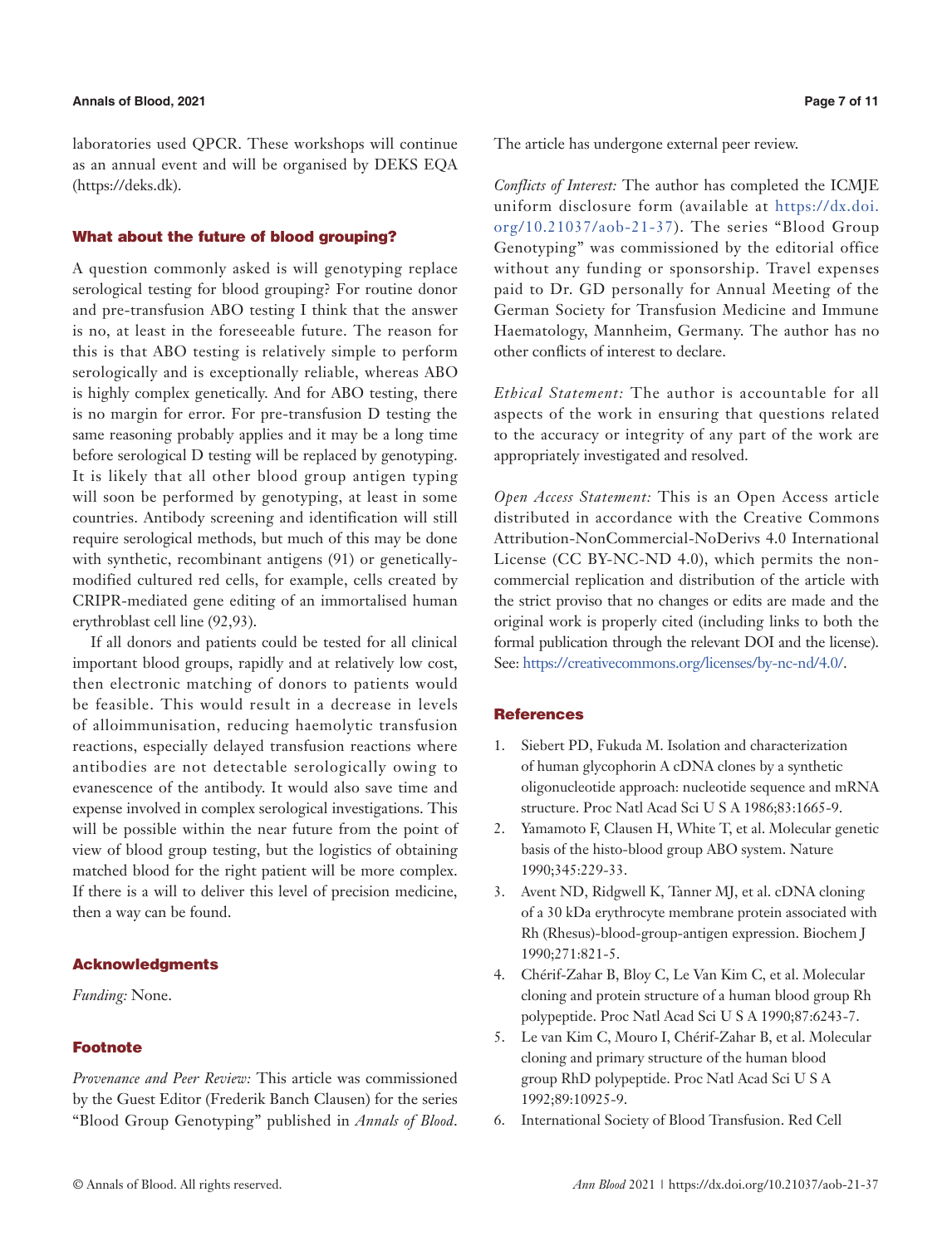Immunogenetics and Blood Group Working Party. Available online: https://www.isbtweb.org/workingparties/red-cell-immunogenetics-and-blood-groupterminology

- 7. Daniels G. Human Blood Groups. Oxford: Wiley-Blackwell, 2013.
- 8. Denomme GA. Prospects for the provision of genotyped blood for transfusion. Br J Haematol 2013;163:3-9.
- 9. Westhoff CM. Blood group genotyping. Blood 2019;133:1814-20.
- 10. Daniels G, Finning K, Martin P, et al. Noninvasive prenatal diagnosis of fetal blood group phenotypes: current practice and future prospects. Prenat Diagn 2009;29:101-7.
- 11. Van der Schoot CE, Winkelhorst D, Clausen FB. Noninvasive fetal blood group typing. In: Klein HG, Page-Christiaens L. edtiors. Noninvasive prenatal testing (NIPT): Applied genomics in prenatal screening and diagnosis. London: Academic Press, 2018:125-56.
- 12. Liu Z, Liu M, Mercado T, et al. Extended blood group molecular typing and next-generation sequencing. Transfus Med Rev 2014;28:177-86.
- 13. Fürst D, Tsamadou C, Neuchel C, et al. Next-Generation Sequencing Technologies in Blood Group Typing. Transfus Med Hemother 2020;47:4-13.
- 14. Le Toriellec E, Chenet C, Kaplan C. Safe fetal platelet genotyping: new developments. Transfusion 2013;53:1755-62.
- 15. Reil A, Bux J. Geno- and phenotyping of human neutrophil antigens. Methods Mol Biol 2015;1310:193-203.
- 16. Henry S, Woodfield G. Frequencies of the Jk(a-b-) phenotype in Polynesian ethnic groups. Transfusion 1995;35:277.
- 17. Lucien N, Sidoux-Walter F, Olivès B, et al. Characterization of the gene encoding the human Kidd blood group/urea transporter protein. Evidence for splice site mutations in  $Jk^{null}$  individuals. J Biol Chem 1998;273:12973-80.
- 18. Irshaid NM, Henry SM, Olsson ML. Genomic characterization of the kidd blood group gene:different molecular basis of the Jk(a-b-) phenotype in Polynesians and Finns. Transfusion 2000;40:69-74.
- 19. Olsson ML, Smythe JS, Hansson C, et al. The Fy(x) phenotype is associated with a missense mutation in the Fy(b) allele predicting Arg89Cys in the Duffy glycoprotein. Br J Haematol 1998;103:1184-91.
- 20. Hosseini-Maaf B, Hellberg A, Chester MA, et al. An extensive polymerase chain reaction-allele-specific

polymorphism strategy for clinical ABO blood group genotyping that avoids potential errors caused by null, subgroup, and hybrid alleles. Transfusion 2007;47:2110-25.

- 21. Westman JS, Stenfelt L, Vidovic K, et al. Alleleselective RUNX1 binding regulates P1 blood group status by transcriptional control of A4GALT. Blood 2018;131:1611-6.
- 22. Shehata N, Denomme GA, Hannach B, et al. Mass-scale high-throughput multiplex polymerase chain reaction for human platelet antigen single-nucleotide polymorphisms screening of apheresis platelet donors. Transfusion 2011;51:2028-33.
- 23. Flesch BK, Reil A. Molecular Genetics of the Human Neutrophil Antigens. Transfus Med Hemother 2018;45:300-9.
- 24. Chou ST, Liem RI, Thompson AA. Challenges of alloimmunization in patients with haemoglobinopathies. Br J Haematol 2012;159:394-404.
- 25. Chapuy CI, Nicholson RT, Aguad MD, et al. Resolving the daratumumab interference with blood compatibility testing. Transfusion 2015;55:1545-54.
- 26. Oostendorp M, Lammerts van Bueren JJ, Doshi P, et al. When blood transfusion medicine becomes complicated due to interference by monoclonal antibody therapy. Transfusion 2015;55:1555-62.
- 27. Velliquette RW, Aeschlimann J, Kirkegaard J, et al. Monoclonal anti-CD47 interference in red cell and platelet testing. Transfusion 2019;59:730-7.
- 28. Daniels G. Variants of RhD--current testing and clinical consequences. Br J Haematol 2013;161:461-70.
- 29. Chou ST, Jackson T, Vege S, et al. High prevalence of red blood cell alloimmunization in sickle cell disease despite transfusion from Rh-matched minority donors. Blood 2013;122:1062-71.
- 30. Sandler SG, Chen LN, Flegel WA. Serological weak D phenotypes: a review and guidance for interpreting the RhD blood type using the RHD genotype. Br J Haematol 2017;179:10-9.
- 31. Flegel WA, von Zabern I, Wagner FF. Six years' experience performing RHD genotyping to confirm D- red blood cell units in Germany for preventing anti-D immunizations. Transfusion 2009;49:465-71.
- 32. Testing for weak D. Vox Sang 2006;90:140-53.
- 33. Wagner FF. RHD PCR of D-Negative Blood Donors. Transfus Med Hemother 2013;40:172-81.
- 34. Verlinsky Y, Rechitsky S, Ozen S, et al. Preimplantation genetic diagnosis for the Kell genotype. Fertil Steril 2003;80:1047-51.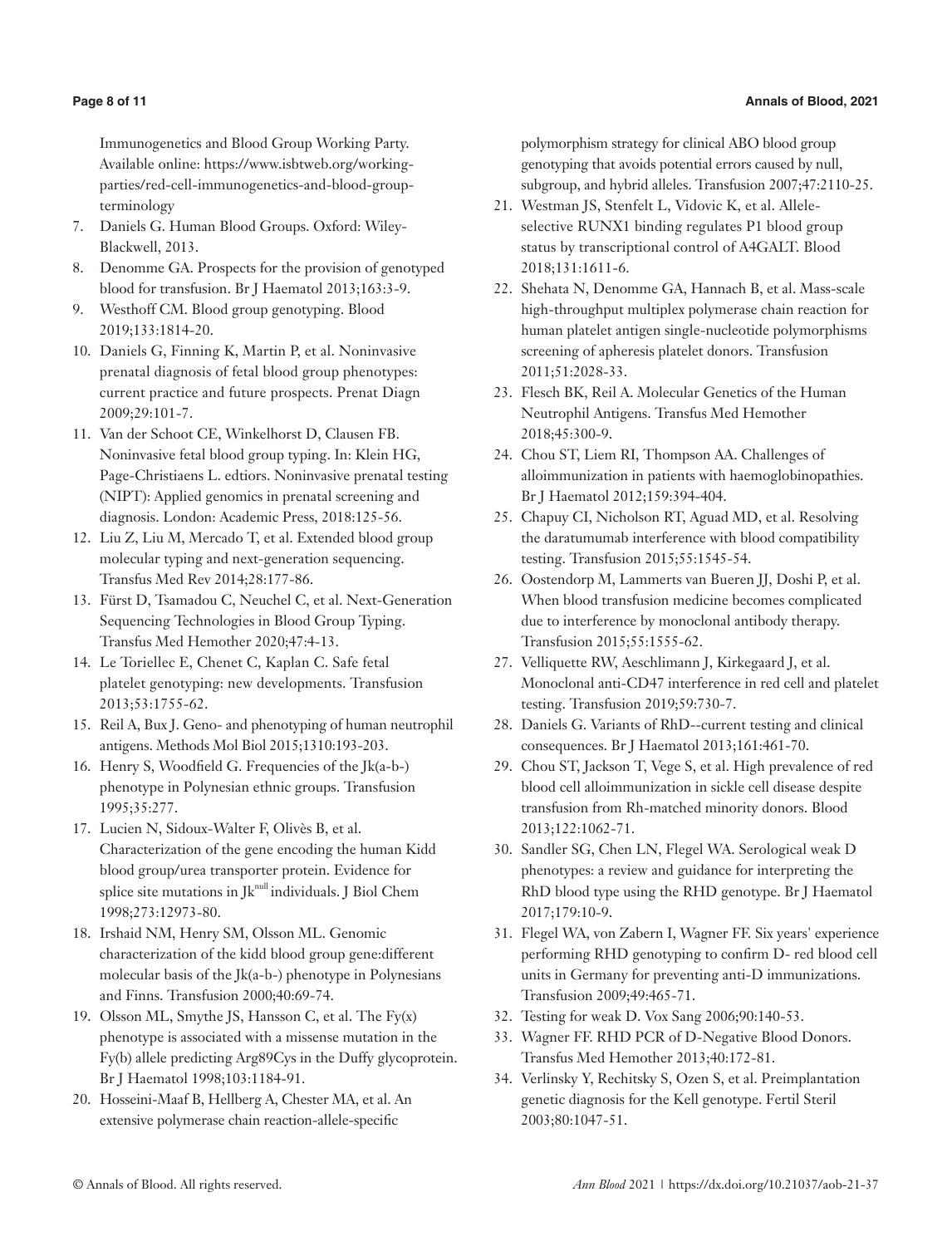### **Annals of Blood, 2021 Page 9 of 11**

- 35. Seeho SK, Burton G, Leigh D, et al. The role of preimplantation genetic diagnosis in the management of severe rhesus alloimmunization: first unaffected pregnancy: case report. Hum Reprod 2005;20:697-701.
- 36. Wagner FF, Flegel WA. RHD gene deletion occurred in the Rhesus box. Blood 2000;95:3662-8.
- 37. Pertl B, Pieber D, Panzitt T, et al. RhD genotyping by quantitative fluorescent polymerase chain reaction: a new approach. BJOG 2000;107:1498-502.
- 38. Chiu RW, Murphy MF, Fidler C, et al. Determination of RhD zygosity: comparison of a double amplification refractory mutation system approach and a multiplex real-time quantitative PCR approach. Clin Chem 2001;47:667-72.
- 39. Sillence KA, Halawani AJ, Tounsi WA, et al. Rapid RHD Zygosity Determination Using Digital PCR. Clin Chem 2017;63:1388-97.
- 40. Lasalle-Williams M, Nuss R, Le T, et al. Extended red blood cell antigen matching for transfusions in sickle cell disease: a review of a 14-year experience from a single center (CME). Transfusion 2011;51:1732-9.
- 41. Chou ST, Flanagan JM, Vege S, et al. Whole-exome sequencing for RH genotyping and alloimmunization risk in children with sickle cell anemia. Blood Adv 2017;1:1414-22.
- 42. Chou ST, Evans P, Vege S, et al. RH genotype matching for transfusion support in sickle cell disease. Blood 2018;132:1198-207.
- 43. Chou ST, Alsawas M, Fasano RM, et al. American Society of Hematology 2020 guidelines for sickle cell disease: transfusion support. Blood Adv 2020;4:327-55.
- 44. Gleadall NS, Veldhuisen B, Gollub J, et al. Development and validation of a universal blood donor genotyping platform: a multinational prospective study. Blood Adv 2020;4:3495-506.
- 45. Beiboer SH, Wieringa-Jelsma T, Maaskant-Van Wijk PA, et al. Rapid genotyping of blood group antigens by multiplex polymerase chain reaction and DNA microarray hybridization. Transfusion 2005;45:667-79.
- 46. Gassner C, Meyer S, Frey BM, et al. Matrix-assisted laser desorption/ionisation, time-of-flight mass spectrometrybased blood group genotyping--the alternative approach. Transfus Med Rev 2013;27:2-9.
- 47. St-Louis M. Molecular blood grouping of donors. Transfus Apher Sci 2014;50:175-82.
- 48. Stanworth SJ, Navarrete C, Estcourt L, et al. Platelet refractoriness--practical approaches and ongoing dilemmas in patient management. Br J Haematol 2015;171:297-305.
- 49. Lane WJ, Westhoff CM, Gleadall NS, et al. Automated typing of red blood cell and platelet antigens: a whole-genome sequencing study. Lancet Haematol 2018;5:e241-51.
- 50. Guo Y, Busch MP, Seielstad M, et al. Development and evaluation of a transfusion medicine genome wide genotyping array. Transfusion 2019;59:101-11.
- 51. Colin Y, Chérif-Zahar B, Le Van Kim C, et al. Genetic basis of the RhD-positive and RhD-negative blood group polymorphism as determined by Southern analysis. Blood 1991;78:2747-52.
- 52. Singleton BK, Green CA, Avent ND, et al. The presence of an RHD pseudogene containing a 37 base pair duplication and a nonsense mutation in africans with the Rh D-negative blood group phenotype. Blood 2000;95:12-8.
- 53. Daniels GL, Faas BH, Green CA, et al. The VS and V blood group polymorphisms in Africans: a serologic and molecular analysis. Transfusion 1998;38:951-8.
- 54. Daniels G. Molecular blood grouping. Vox Sang 2004;87 Suppl1:63-6.
- 55. Malkki M, Petersdorf EW. Genotyping of single nucleotide polymorphisms by 5' nuclease allelic discrimination. Methods Mol Biol 2012;882:173-82.
- 56. Hopp K, Weber K, Bellissimo D, et al. High-throughput red blood cell antigen genotyping using a nanofluidic realtime polymerase chain reaction platform. Transfusion 2010;50:40-6.
- 57. Haer-Wigman L, Ji Y, Lodén M, et al. Comprehensive genotyping for 18 blood group systems using a multiplex ligation-dependent probe amplification assay shows a high degree of accuracy. Transfusion 2013;53:2899-909.
- 58. Avent ND, Martinez A, Flegel WA, et al. The BloodGen project: toward mass-scale comprehensive genotyping of blood donors in the European Union and beyond. Transfusion 2007;47:40S-6S.
- 59. Hashmi G, Shariff T, Zhang Y, et al. Determination of 24 minor red blood cell antigens for more than 2000 blood donors by high-throughput DNA analysis. Transfusion 2007;47:736-47.
- 60. Shendure J, Balasubramanian S, Church GM, et al. DNA sequencing at 40: past, present and future. Nature 2017;550:345-53.
- 61. Tilley L, Grimsley S. Is Next Generation Sequencing the future of blood group testing? Transfus Apher Sci 2014;50:183-8.
- 62. Paganini J, Nagy PL, Rouse N, et al. Blood group typing from whole-genome sequencing data. PLoS One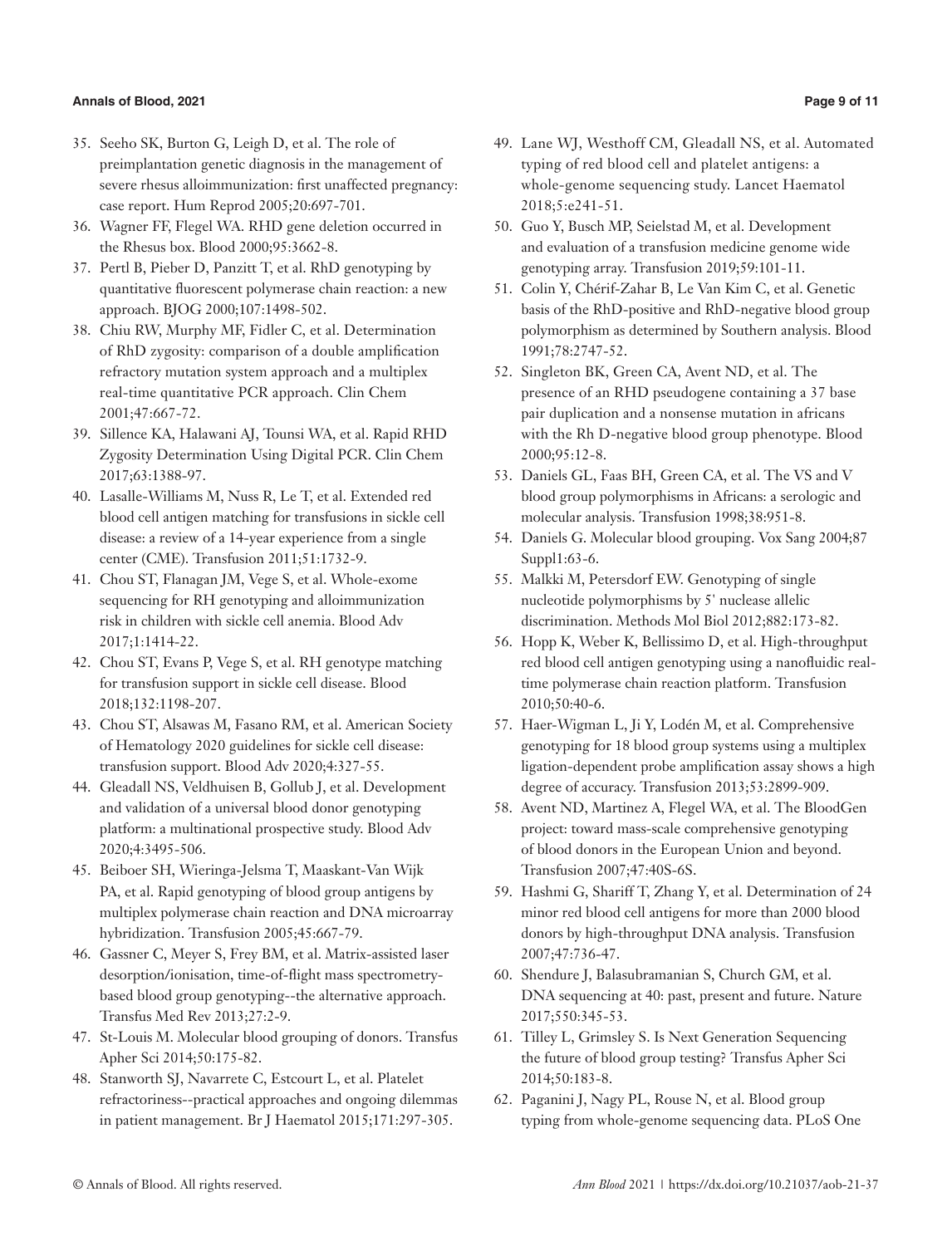2020;15:e0242168.

- 63. Tammi SM, Tounsi WA, Sainio S, et al. Next-generation sequencing of 35 RHD variants in 16253 serologically Dpregnant women in the Finnish population. Blood Adv 2020;4:4994-5001.
- 64. Bennett PR, Le Van Kim C, Colin Y, et al. Prenatal determination of fetal RhD type by DNA amplification. N Engl J Med 1993;329:607-10.
- 65. Lo YM, Corbetta N, Chamberlain PF, et al. Presence of fetal DNA in maternal plasma and serum. Lancet 1997;350:485-7.
- 66. Wang E, Batey A, Struble C, et al. Gestational age and maternal weight effects on fetal cell-free DNA in maternal plasma. Prenat Diagn 2013;33:662-6.
- 67. Barrett AN, Xiong L, Tan TZ, et al. Measurement of fetal fraction in cell-free DNA from maternal plasma using a panel of insertion/deletion polymorphisms. PLoS One 2017;12:e0186771.
- 68. Logan J, Logan JMJ, Edwards KJ, et al. editors. Real-time PCR: Current Technology and Applications. Poole, UK: Caister Academic Press, 2009.
- 69. Scheffer PG, de Haas M, van der Schoot CE. The controversy about controls for fetal blood group genotyping by cell-free fetal DNA in maternal plasma. Curr Opin Hematol 2011;18:467-73.
- 70. Finning K, Martin P, Summers J, et al. Fetal genotyping for the K (Kell) and Rh C, c, and E blood groups on cell-free fetal DNA in maternal plasma. Transfusion 2007;47:2126-33.
- 71. Finning K, Martin P, Summers J, et al. Effect of high throughput RHD typing of fetal DNA in maternal plasma on use of anti-RhD immunoglobulin in RhD negative pregnant women: prospective feasibility study. BMJ 2008;336:816-8.
- 72. Chitty LS, Finning K, Wade A, et al. Diagnostic accuracy of routine antenatal determination of fetal RHD status across gestation: population based cohort study. BMJ 2014;349:g5243.
- 73. Soothill PW, Finning K, Latham T, et al. Use of cffDNA to avoid administration of anti-D to pregnant women when the fetus is RhD-negative: implementation in the NHS. BJOG 2015;122:1682-6.
- 74. Clausen FB, Christiansen M, Steffensen R, et al. Report of the first nationally implemented clinical routine screening for fetal RHD in D- pregnant women to ascertain the requirement for antenatal RhD prophylaxis. Transfusion 2012;52:752-8.
- 75. Sørensen K, Baevre MS, Tomter G, et al. The Norwegian

experience with nationwide implementation of fetal RHD genotyping and targeted routine antenatal anti-D prophylaxis. Transfus Med 2021;31:314-21.

- 76. Kent J, Farrell AM, Soothill P. Routine administration of Anti-D: the ethical case for offering pregnant women fetal RHD genotyping and a review of policy and practice. BMC Pregnancy Childbirth 2014;14:87.
- 77. Pegoraro V, Urbinati D, Visser GHA, et al. Hemolytic disease of the fetus and newborn due to Rh(D) incompatibility: A preventable disease that still produces significant morbidity and mortality in children. PLoS One 2020;15:e0235807.
- 78. Rieneck K, Clausen FB, Dziegiel MH. Noninvasive Antenatal Determination of Fetal Blood Group Using Next-Generation Sequencing. Cold Spring Harb Perspect Med 2015;6:a023093.
- 79. Orzińska A, Guz K, Mikula M, et al. Prediction of fetal blood group and platelet antigens from maternal plasma using next-generation sequencing. Transfusion 2019;59:1102-7.
- 80. Wienzek-Lischka S, Bachmann S, Froehner V, et al. Potential of Next-Generation Sequencing in Noninvasive Fetal Molecular Blood Group Genotyping. Transfus Med Hemother 2020;47:14-22.
- 81. Ghevaert C, Campbell K, Walton J, et al. Management and outcome of 200 cases of fetomaternal alloimmune thrombocytopenia. Transfusion 2007;47:901-10.
- 82. Scheffer PG, Ait Soussan A, Verhagen OJ, et al. Noninvasive fetal genotyping of human platelet antigen-1a. BJOG 2011;118:1392-5.
- 83. Wienzek-Lischka S, Krautwurst A, Fröhner V, et al. Noninvasive fetal genotyping of human platelet antigen-1a using targeted massively parallel sequencing. Transfusion 2015;55:1538-44.
- 84. Daniels G, van der Schoot CE, Olsson ML. Report of the First International Workshop on molecular blood group genotyping. Vox Sang 2005;88:136-42.
- 85. Daniels G, van der Schoot CE, Olsson ML. Report of the Second International Workshop on molecular blood group genotyping. Vox Sang 2007;93:83-8.
- 86. Daniels G, van der Schoot CE, Gassner C, et al. Report of the third international workshop on molecular blood group genotyping. Vox Sang 2009;96:337-43.
- 87. Daniels G, van der Schoot CE, Olsson ML. Report of the fourth International Workshop on molecular blood group genotyping. Vox Sang 2011;101:327-32.
- 88. Flegel WA, Chiosea I, Sachs UJ, et al. External quality assessment in molecular immunohematology: the